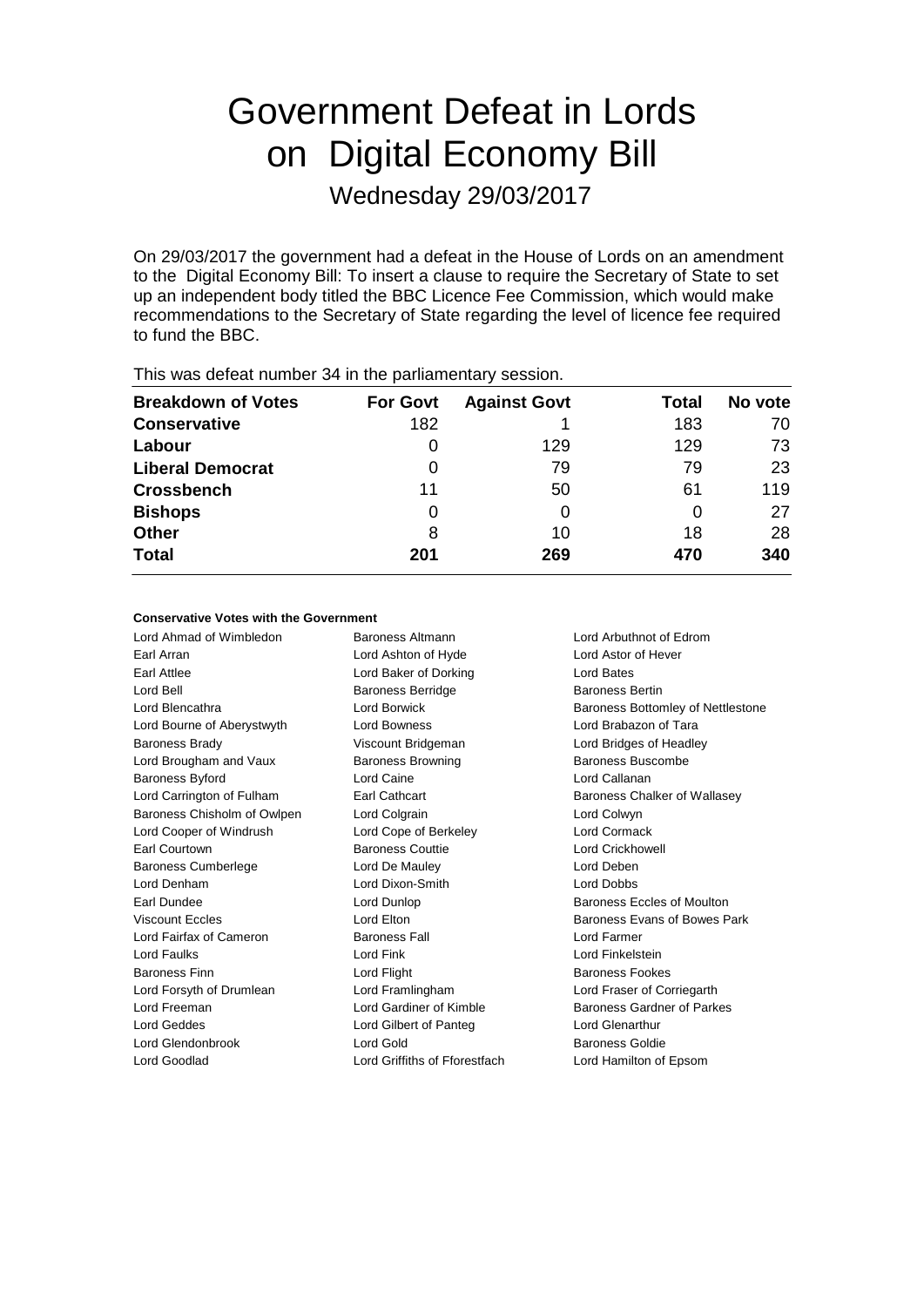Lord Henley Lord Higgins Lord Hodgson of Astley Abbotts Baroness Hodgson of Abinger Lord Holmes of Richmond Earl Home Lord Horam Lord Howard of Lympne Earl Howe Lord Hunt of Wirral Lord James of Blackheath Baroness Jenkin of Kennington Lord Jopling Lord King of Bridgwater Lord Kirkham Lord Kirkhope of Harrogate **Lord Lang of Monkton** Lord Lansley Lord Leigh of Hurley **Earl Lindsay** Earl Lindsay **Lord Lingfield** Earl Liverpool Lord Livingston of Parkhead Marquess of Lothian Lord Lupton Lord MacGregor of Pulham Market Lord MacLaurin of Knebworth Lord Magan of Castletown **Baroness Manzoor Baroness Manzoor** Lord Marland Lord McColl of Dulwich Baroness McGregor-Smith Baroness McIntosh of Pickering Baroness Mobarik **Baroness Mobarik Duke of Montrose Baroness Morris of Bolton** Lord Moynihan Lord Naseby Lord Nash Baroness Neville-Jones Baroness Neville-Rolfe Baroness Newlove Baroness Nicholson of Winterbourne Baroness Noakes Lord Northbrook Lord Norton of Louth Lord O'Shaughnessy Baroness O'Cathain Baroness Oppenheim-Barnes Lord Patten **Baroness Pidding** Baroness Pidding Lord Plumb Lord Polak Lord Porter of Spalding Lord Prior of Brampton Lord Rana Baroness Rawlings Baroness Redfern Viscount Ridley Lord Robathan Lord Ryder of Wensum **Lord Sassoon** Baroness Scott of Bybrook Baroness Seccombe **Earl Selborne Earl Selborne Lord Selkirk of Douglas** Lord Selsdon **Baroness Shackleton of Belgravia** Lord Sheikh Baroness Shephard of Northwold Lord Sherbourne of Didsbury Lord Shinkwin Earl Shrewsbury Lord Skelmersdale Lord Smith of Hindhead Lord Spicer Lord Sterling of Plaistow Lord Strathclyde Baroness Stroud Baroness Sugg Lord Suri Lord Tanlaw Lord Taylor of Holbeach Lord Tebbit Lord Trefgarne Viscount Trenchard Lord Trimble Lord True Lord Tugendhat Viscount Ullswater Baroness Vere of Norbiton Baroness Verma Lord Wakeham Lord Waldegrave of North Hill Baroness Warsi **Lord Wasserman** Lord Wei **Baroness Wheatcroft** Lord Whitby **Containers** Baroness Wilcox **Lord Willetts** Baroness Williams of Trafford Baroness Williams of Trafford Lord Young of Cookham Viscount Younger of Leckie

Baroness Harding of Winscombe Lord Hayward **Baroness Helic** Baroness Helic

# **Conservative Votes against the Government** Lord Inglewood

# **Labour Votes with the Government**

#### **Labour Votes against the Government**

Baroness Bakewell Lord Bassam of Brighton Lord Beecham Lord Blunkett Lord Boateng Lord Brennan Lord Brooke of Alverthorpe Lord Brookman Lord Campbell-Savours Lord Cashman Baroness Chakrabarti Viscount Chandos Lord Clark of Windermere Lord Clinton-Davis Lord Collins of Highbury Baroness Corston Baroness Crawley Lord Cunningham of Felling Lord Davidson of Glen Clova Lord Davies of Oldham Baroness Donaghy Lord Donoughue **Baroness Drake** Lord Dubs Lord Elder **Baroness Farrington of Ribbleton** Lord Faulkner of Worcester Lord Foster of Bishop Auckland Baroness Gale Lord Giddens Lord Grantchester Lord Grocott Lord Hain

Lord Anderson of Swansea Baroness Andrews Baroness Armstrong of Hill Top Viscount Hanworth Lord Harris of Haringey Lord Harrison

Baroness Golding **Baroness Goudie** Baroness Gould **Baroness Gould of Potternewton**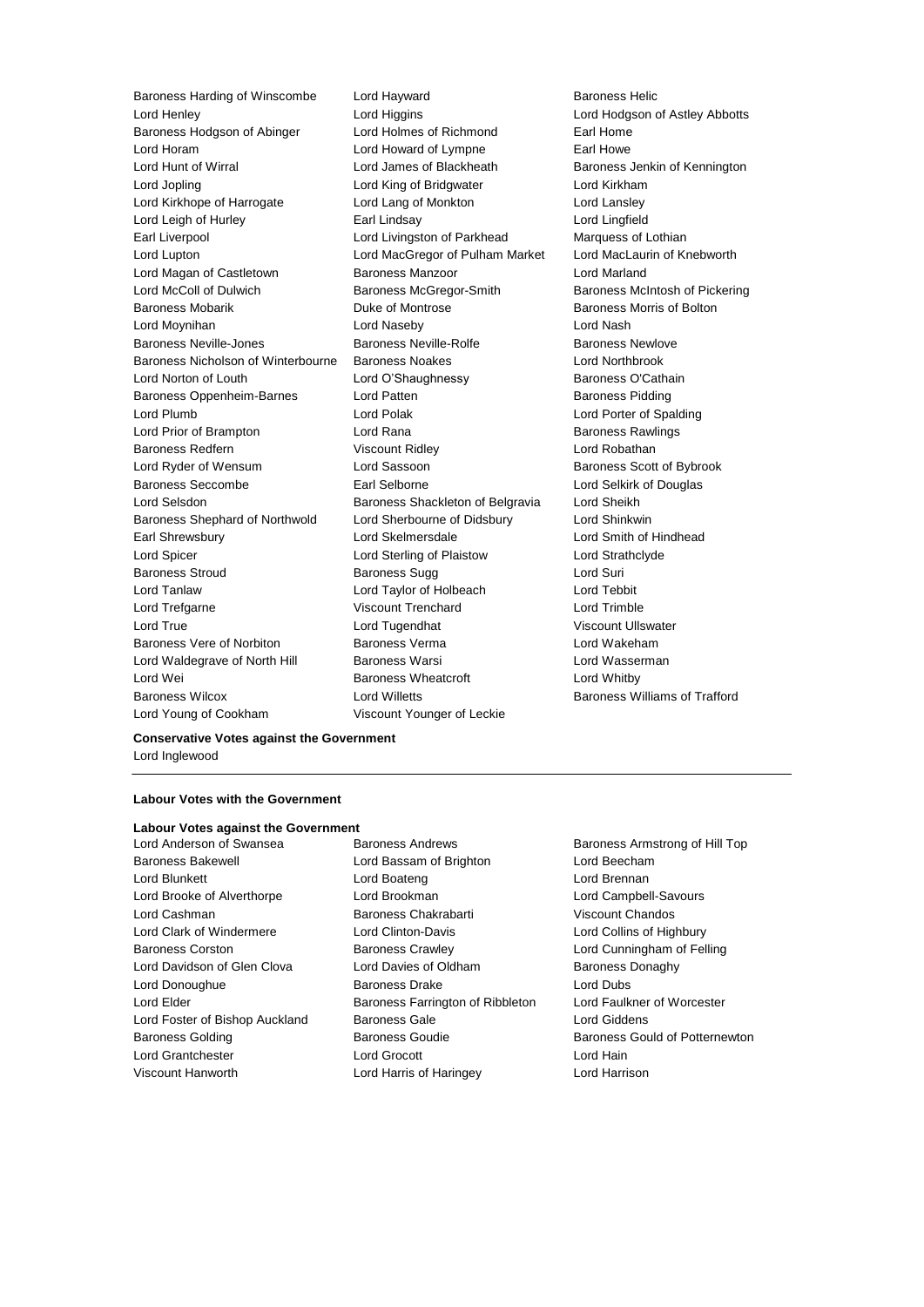Baroness Healy of Primrose Hill Baroness Henig Baroness Hilton of Eggardon Lord Hollick Baroness Hollis of Heigham Lord Howarth of Newport Baroness Howells of St Davids Lord Hughes of Woodside Lord Hunt of Chesterton Lord Hunt of Kings Heath Lord Irvine of Lairg Lord Jones Baroness Jones of Whitchurch Lord Judd Baroness Kennedy of The Shaws Lord Kennedy of Southwark **Baroness Kennedy of Cradley** Lord Kinnock Baroness Kinnock of Holyhead Lord Kirkhill Baroness Lawrence of Clarendon Lord Lea of Crondall **Lord Lennie** Lord Lennie **Baroness Liddell of Coatdyke** Lord Liddle Lord Lipsey Baroness Lister of Burtersett Lord Livermore **Lord Macdonald of Tradeston** Baroness Mallalieu Lord Maxton Lord McAvoy Lord McConnell of Glenscorrodale Baroness McDonagh Baroness McIntosh of Hudnall Lord McKenzie of Luton Lord Mendelsohn Lord Monks Lord Moonie Lord Morris of Handsworth Baroness Morris of Yardley Lord Morris of Aberavon Lord O'Neill of Clackmannan Lord Patel of Bradford Lord Pendry Baroness Pitkeathley Lord Ponsonby of Shulbrede Lord Prescott Baroness Primarolo **Baroness Prosser Baroness Prosser** Lord Puttnam Baroness Quin **Baroness Ramsay of Cartvale** Lord Rea Baroness Rebuck **Lord Reid of Cardowan** Lord Richard Lord Robertson of Port Ellen Lord Rooker Lord Rosser Lord Rowlands **Baroness Royall of Blaisdon** Baroness Sherlock Viscount Simon Baroness Smith of Basildon Lord Snape Lord Stevenson of Balmacara Lord Stone of Blackheath Baroness Symons of Vernham Dean Baroness Taylor of Bolton **Baroness Thornton** Baroness Thornton **Lord Tomlinson** Lord Touhig Lord Tunnicliffe Lord Turnberg Baroness Warwick of Undercliffe Lord West of Spithead Baroness Wheeler Baroness Whitaker **Lord Whitty** Lord Whitty **Lord Williams of Elvel** Lord Winston Lord Wood of Anfield Baroness Young of Old Scone

Lord Haskel **Lord Haworth Baroness Hayter of Kentish Town** 

# **Liberal Democrat Votes with the Government**

# **Liberal Democrat Votes against the Government**

| Lord Addington                     | Lord Alderdice                 | Baroness Bakewell of Hardington<br>Mandeville |
|------------------------------------|--------------------------------|-----------------------------------------------|
| <b>Baroness Barker</b>             | Lord Beith                     | Baroness Benjamin                             |
| Baroness Bonham-Carter of Yarnbury | Baroness Bowles of Berkhamsted | Lord Bradshaw                                 |
| <b>Baroness Brinton</b>            | Lord Bruce of Bennachie        | <b>Lord Burnett</b>                           |
| Baroness Burt of Solihull          | Lord Campbell of Pittenweem    | Lord Chidgey                                  |
| Lord Clement-Jones                 | <b>Lord Cotter</b>             | Lord Dholakia                                 |
| Baroness Falkner of Margravine     | Baroness Featherstone          | Lord Fox                                      |
| Baroness Garden of Frognal         | Lord German                    | Earl Glasgow                                  |
| Lord Goddard of Stockport          | <b>Baroness Grender</b>        | <b>Baroness Hamwee</b>                        |
| Baroness Harris of Richmond        | Baroness Humphreys             | Lord Hussain                                  |
| Baroness Janke                     | Lord Jones of Cheltenham       | Lord Kirkwood of Kirkhope                     |
| <b>Baroness Kramer</b>             | Lord Lester of Herne Hill      | <b>Baroness Ludford</b>                       |
| Baroness Maddock                   | Lord McNally                   | Lord Newby                                    |
| <b>Baroness Northover</b>          | Earl Oxford and Asquith        | <b>Lord Paddick</b>                           |
| Lord Palmer of Childs Hill         | <b>Baroness Pinnock</b>        | Lord Purvis of Tweed                          |
| Baroness Randerson                 | Lord Redesdale                 | Lord Rennard                                  |
| Lord Roberts of Llandudno          | Lord Rodgers of Quarry Bank    | Baroness Scott of Needham Market              |
| Lord Scriven                       | Lord Sharkey                   | Lord Shipley                                  |
| Lord Shutt of Greetland            | Lord Smith of Clifton          | Baroness Smith of Newnham                     |
| Lord Steel of Aikwood              | Lord Stephen                   | Lord Stoneham of Droxford                     |
| Lord Storey                        | Lord Strasburger               | <b>Lord Stunell</b>                           |
| <b>Baroness Suttie</b>             | Lord Taverne                   | Lord Taylor of Goss Moor                      |